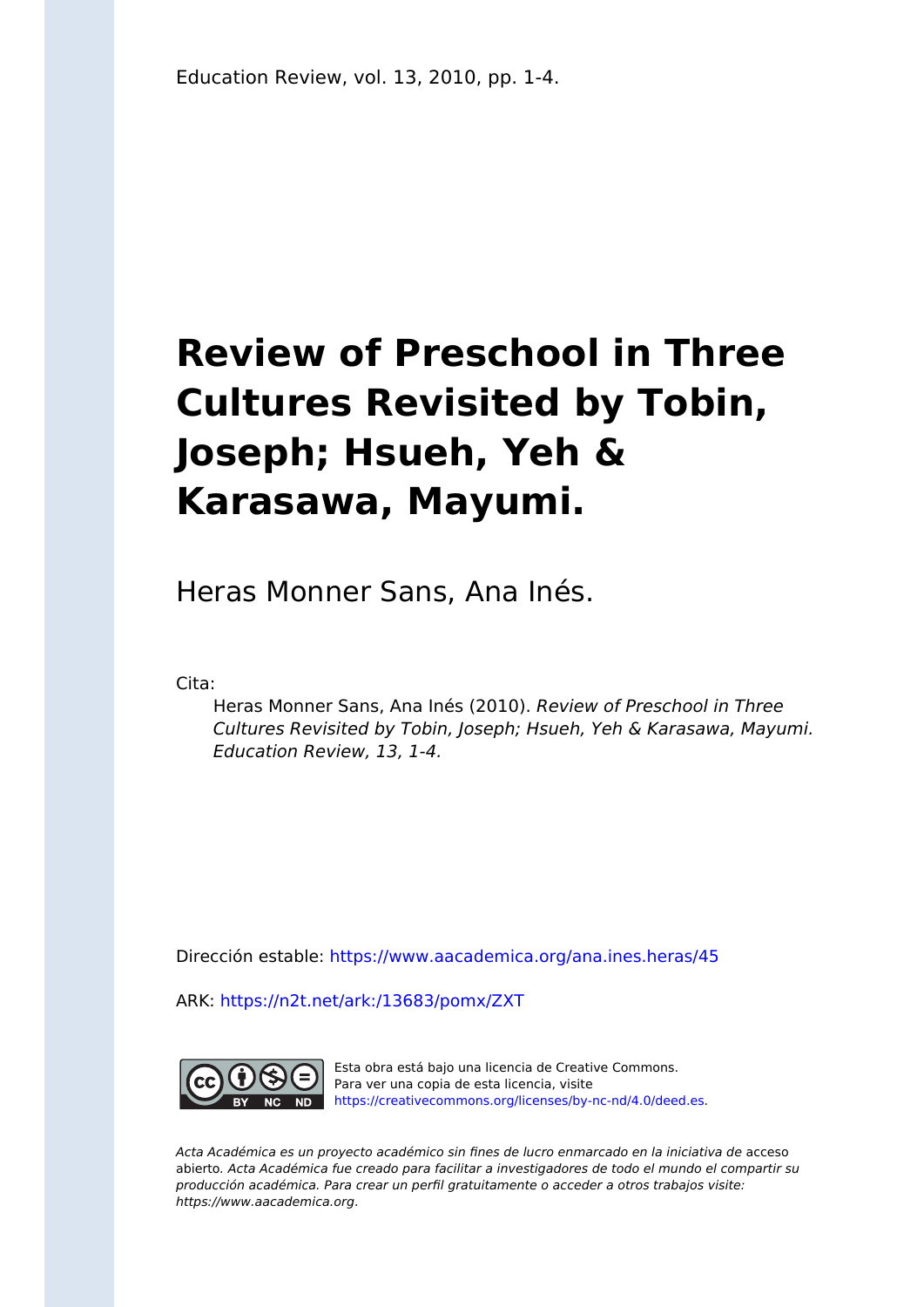

## **education review // reseñas educativas**

 **editors: gene v glass gustavo e. fischman melissa cast-brede**

 **a multi-lingual journal of book reviews**

**July** 26, 2010 **ISSN 1094-5296** 

Tobin, Joseph; Hsueh, Yeh & Karasawa, Mayumi. (2009). *Preschool in Three Cultures Revisited: China, Japan, and the United States.* Chicago and London: The University of Chicago Press.

Pp. 265 ISBN 978-0-226-80503-0

#### Ana Inés Heras

Instituto Rosario Ciencias de la Educación, Argentina

This is a book I strongly recommend. It is a rich text presenting a cross cultural, cross national, and cross time account of preschool education. The research presented builds on the work conducted by Joseph Tobin and colleagues for *Preschool in Three Cultures* originally published in 1989. In that book, the thesis was that in the mid-1980s the distinctions found in schools across countries were to be thought of primarily as cultural differences. While the first book's focus was on how a crossnational and cross-cultural research perspective could inform what preschools are about, this book, using the original three cultures frame as a point of



Citation: Heras, Ana Inés. (2010 July 26) Review of *Preschool in Three Cultures Revisited* by Tobin, Joseph; Hsueh, Yeh & Karasawa, Mayumi. *Education Review*, *13*. Retrieved [Date] from http://www.edrev.info/reviews/rev946.pdf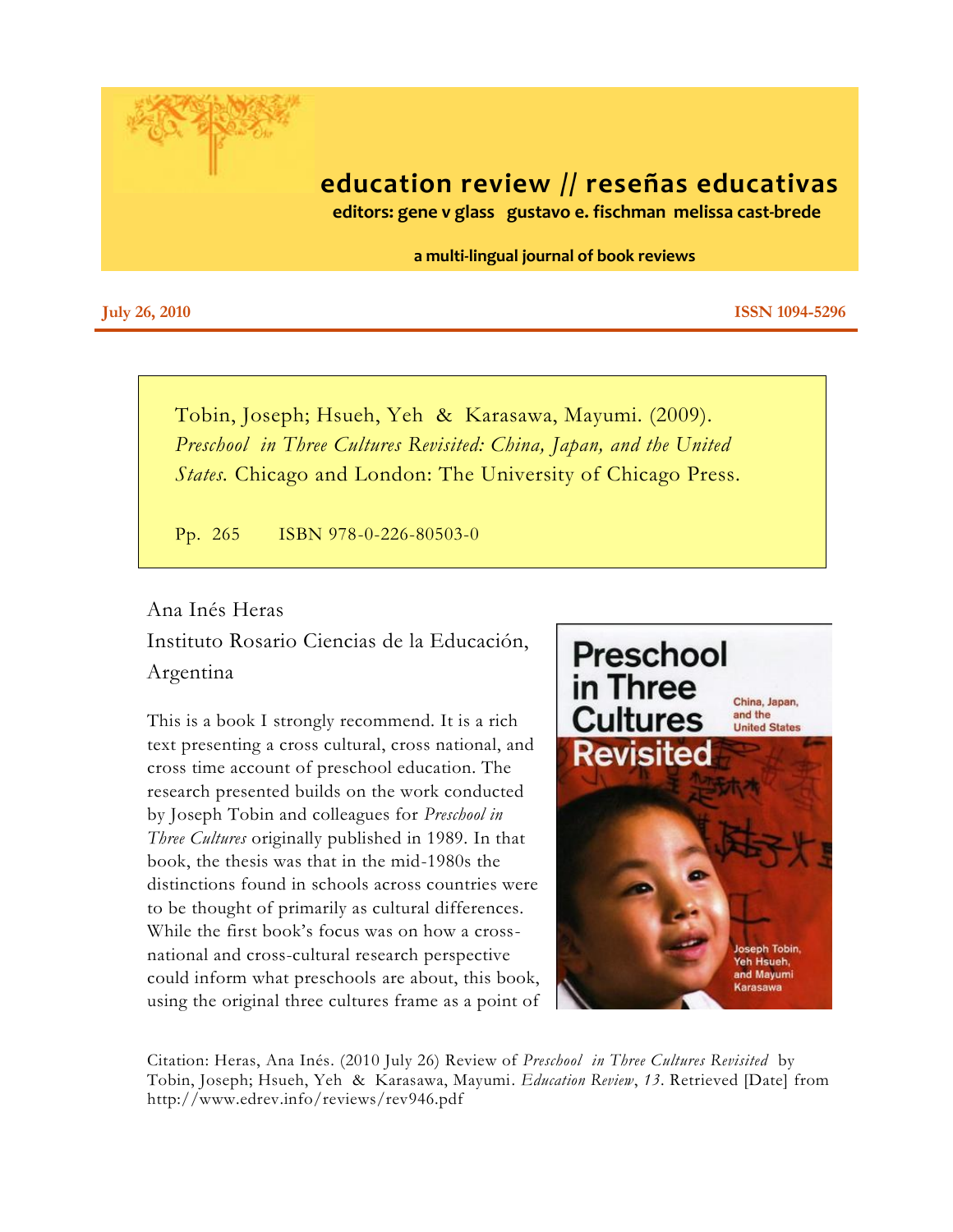departure, integrates yet another layer: time. In that respect, it builds on a historical framework, integrating it with an ethnographic perspective, to better explore how recent societal changes have produced a specific set of modifications in China, Japan, and the United States; and how these changes, in turn, have an impact on everyday school practices.

Since in this book the focus is on change over time across three nations, and on whether globalization has had an important impact on their preschool educational systems (or whether their localness is still strong), it is worthwhile to reflect on the term *revisited. Re-visited,* a key signifier in the title, means that two points in time are taken as reference to look at what has changed and what still remains. The points of reference are three schools in China, Japan and the United States visited in 1984 and 2002. Additionally, to this revisiting of places already seen and analyzed, this new book portrays fieldwork in three more schools in each of the countries. It is returning to some (place) already seen that is at stake. There is yet another meaning to *revisited*, closer to *revising*, by taking into account those aspects that had been understated, or not completely developed in the first book, and addressing them in the second one. The treatment of the contextual forces underlying cultural practices as an observer may identify and analyze them and the ways in which the audiovisual tools are used during the documentation phase are two prominent examples of the revising done by Tobin *et al*.

If those forms of revising make this book appealing to educational historians and to educational anthropologists, other qualities in this book will be of interest for other potential readers. First, from a rhetorical point of view, it is a very well written text, and thus, it is interesting to read. Once you start reading it is hard to put it down; you want to know what happens next. This is a very valuable attribute for any academic book and even more so for a scholarly coauthored book, portraying complex realities in three different contexts, produced at the intersection of several languages/cultural gazes. This is a book that deserves to

Joseph J. Tobin is the Nadine Mathis Basha Professor in Early Childhood Education at Arizona State University. He is an educational anthropologist and an early childhood education specialist. His PhD is from the Committee on Human Development at the University of Chicago and a post-doctoral fellowship at the East-West Center in Honolulu. Among his published books are *Good Guys Don't Wear Hats, Remade in Japan, Making a Place for Pleasure in Early Childhood Education*, and *Pikachu's Global Adventure.*

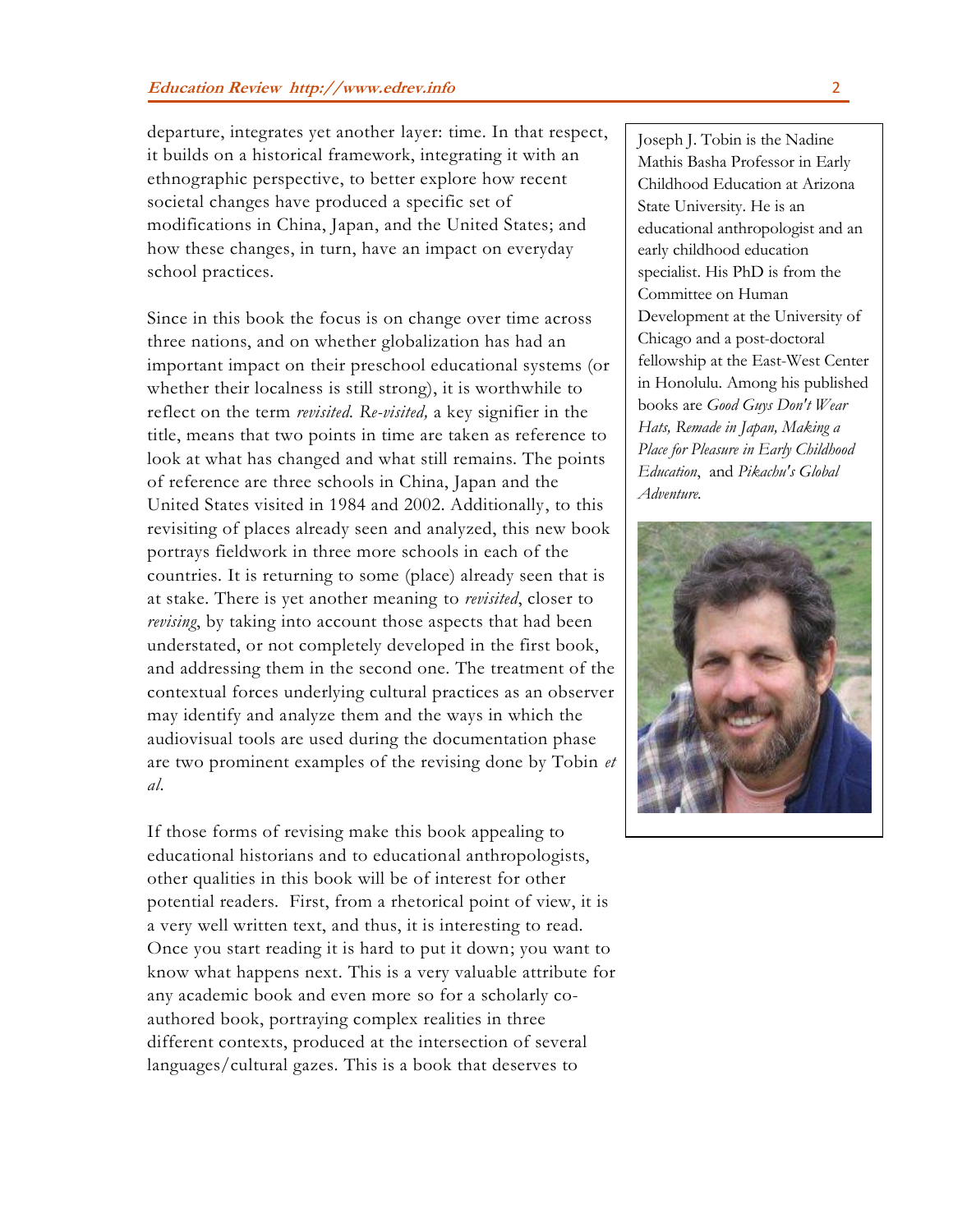reach a wide audience, because the authors have put time, effort, and art into writing a compelling, interesting piece.

Secondly, it is a high quality research methods piece, one in which readers find themselves coherently guided to understand what it takes to use a "video cued, multivocal ethnography." Readers can see how the research team was able to construct a multimedia data set, and how interpretations were being made of these data by the participants themselves, by other educators, and by researchers. Multivocal indeed. And multimedia as well, since audiovisual, photographic, oral, and written text are all tools used by the team. Since the video does not come with the book, it is important that you find a way to watch the seven video-essays that comprise the series. The visual documents, because of their quality, are indeed excellent portrayals of daily life at the schools where the fieldwork was conducted. More importantly, as the authors tell us, the video-essays are documents in which specific points for each school and culture are shown, and so they become a text from which to construct interesting dialogues with several participants in this research project: the teachers and school staff directly involved, teachers from other schools in the same country, and teachers in other schools from different countries and cultures. I want to highlight the aesthetic care put into the videos, providing a very fresh, spontaneous narrative of what it is like to be a child in three cultures through images that may move you to tender tears, or so it happened to me.

I believe this multimedia text will also appeal to professionals interested in understanding variations of traditional ethnographic methods, and complementary uses across visual and other types of text (oral and written, for example). It will also be interesting for a wide audience of teachers and school personnel since anyone who has worked in schools will find a special interest in seeing and reading about how the most familiar school practices may seem strange somewhere else, and, interestingly or paradoxically, vice versa: how practices that relate to very young students may remain constant across nations.

Yeh Hsueh is an Associate Professor in the Department of Counseling, Educational Psychology & Research at the University of Memphis. His doctorate is from Harvard University in 1997. In 1998, he served as a Resident Researcher at the Archives Jean Piaget at the University of Geneva.

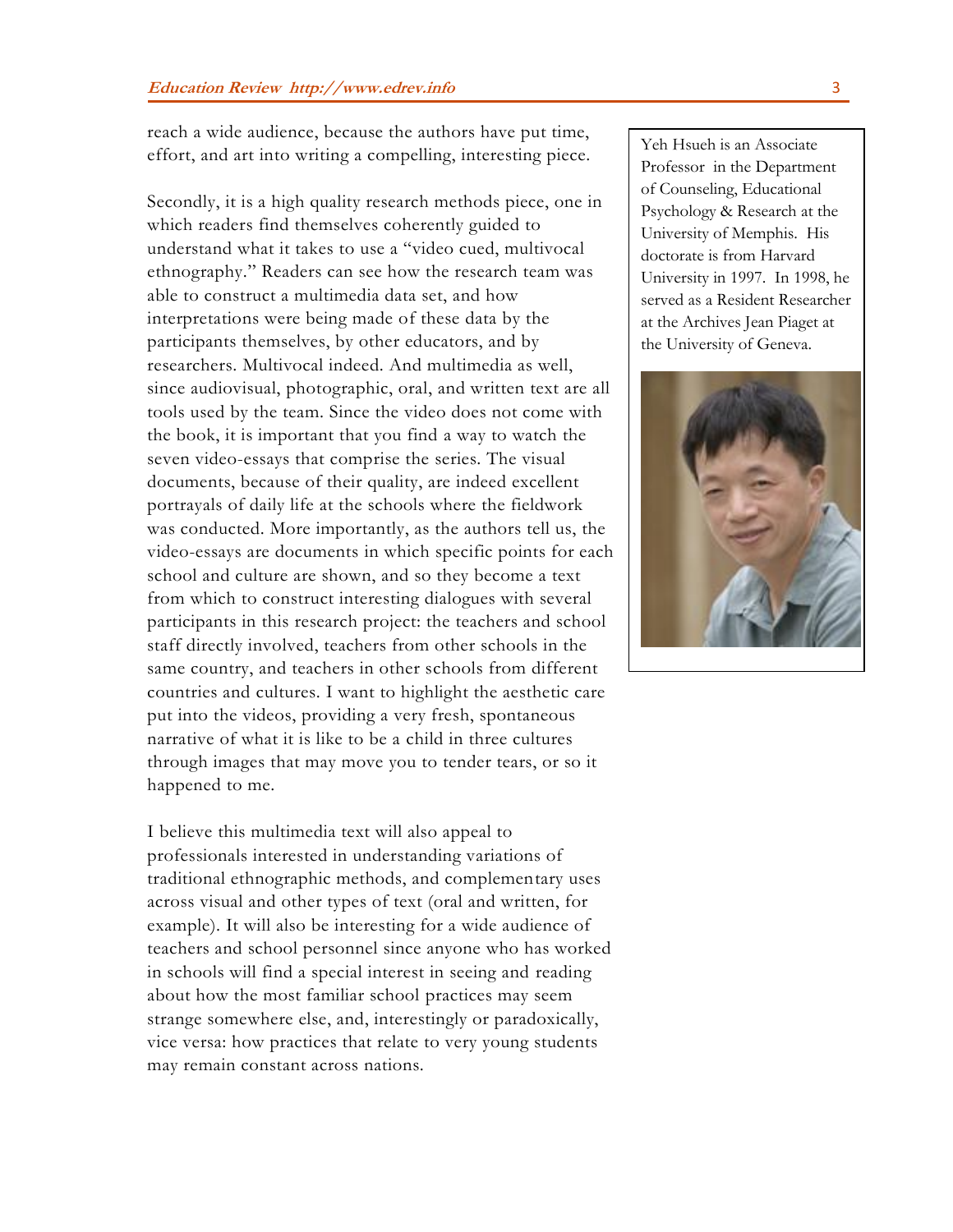Thirdly, this book is equally relevant to teachers as well as to researchers in the field of Early Childhood Education who want to understand the relationship between policies, social changes and everyday school life. Perhaps, more than that, it is relevant also to professionals teaching and conducting research at any school level, because the way the argument unfolds allows the reader to understand why it would be important to conduct research across a certain (relatively ample) period of time when looking at a set of educational practices at any level, and why it would be important to compare and contrast cross-culturally, if this opportunity is available.

### Ways of Using the Text

I encourage practitioners and researchers from several different disciplines or interests to read and share this book. I also find it interesting that, because of the relationship between content and format, this is a text that can be used in several ways: as reference material to understand some recent historical facts and their impact on preschool practices in three countries; as material from which to identify themes and discuss them in order to understand how context-situated educational practices (and thus their rationales) are socially and contextually constructed; and as a text from which to read aloud with colleagues, and in some way, perform the multivocal ethnography anew, since its narrative voice is strong, and allows reading-out-loud sharing, which can be very powerful.

The video clips linked to the book chapters can also be collectively watched, replicating the video-cued method by which the study was conducted. The ways in which I suggest using the text (written and audiovisual) present, however, a limitation: the text is written only in English, probably because as the authors state, it was written "primarily with a (USA) American readership in mind" (p. 158). Even though this was indeed the purpose, and moreover, it cannot be denied that English is today a language used by millions of people per force of geopolitical facts, it is also true that many of the teachers, professionals and researchers in Japan

Mayumi Karasawa is a Professor of comparative psychology at Tokyo Women's Christian University. Her research interests include cultural psychology, subjective wellbeing, development for social cognition, and culture and education.

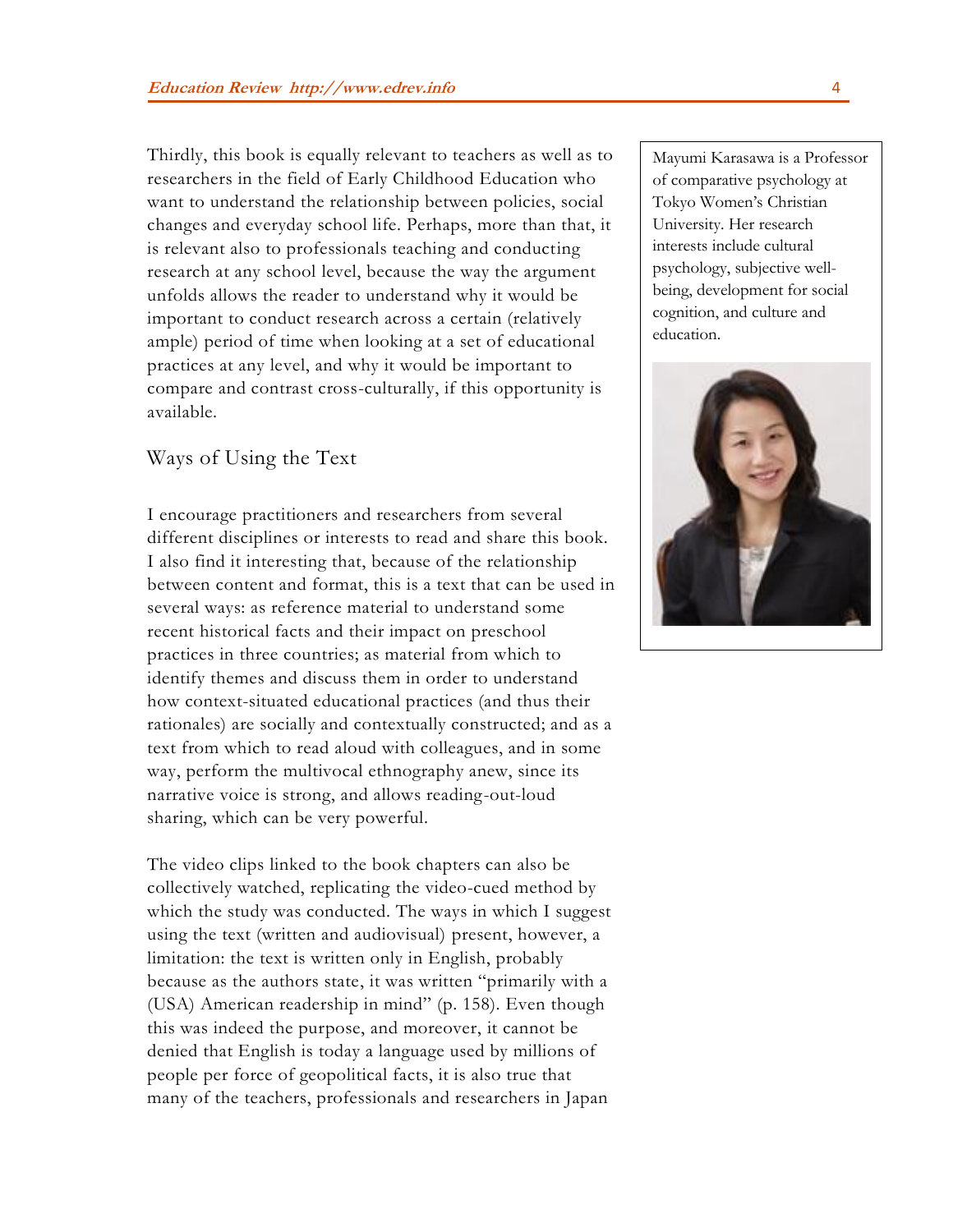or China who participated in or are interested in relating to this text are not fluent in English. It would be worth exploring the possibility of making the book and all seven videos tri-lingual (Chinese, Japanese, English), and broaden the scope of the audience. That the intended audience is USA English Speakers is probably related to the fact that the Spencer Foundation supported the study behind this text. It is interesting to think about the possibility of co-funding these types of study across nations. I am not aware whether or not the authors had explored this possibility and it simply was not available. If not, I find it an interesting avenue to think about: What are the ways in which collaborative support can be built to finance these types of study?

#### Some Aspects This Book Provides an Opportunity To Discuss.

It was somewhat of a surprise to read, early in the book, the claim that "our videotapes are not data" and that the schools videotaped "are not representative" (p. 10). Through these statements, the authors emphasize the idea that what constitutes the core elements on which they build their analysis is what is *dialogued about* once the videos are used as stimuli. Whether or not the schools chosen are representative, is not at question, since what is important is what teachers and professionals, confronted with the narratives about these schools, have to say about the schools contexts in which they teach. However, both the book and the videos present what is observed and recorded as narratives from which analysis is indeed built, claims are made, and conclusions are drawn. Also, and precisely because of the orientation with which the authors have chosen to work, they use the visual and textual narratives to interact with hundreds of educators as a way of comparing and contrasting, making visible the (cultural) practices underlying what the data show, and interrogating change in the last 15 years or so. I find no problem in stating that the audiovisual and textual narratives on the schools chosen *are* data, since (carefully constructed) narratives are basic, identifiable tools in anthropology. It is clear also, as the authors state some pages later (pp. 12-15), that much professional knowledge and energy have been put into the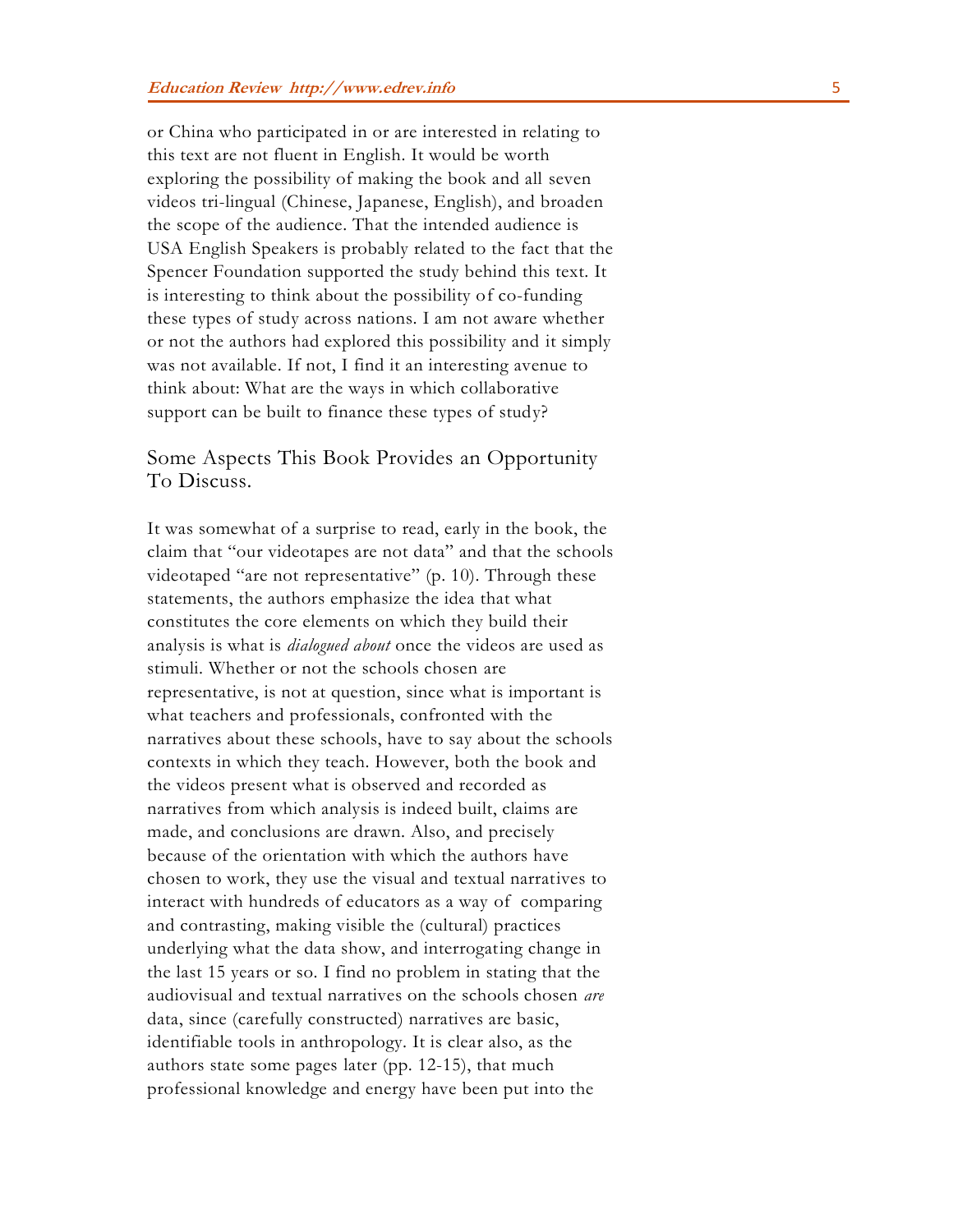videotaping. And even though it is not as clearly stated, it seems obvious that the same applies to the way in which the written text was crafted.

I confess I have not read the original *Preschool in Three Cultures* , nor seen the videos; therefore, it might have been the case that for that book, some of the critiques about data, narratives, and so forth may apply. I don't think they have a place in the case of this book or videos. It is interesting, however, that these "charges" about what constitutes data, and how the sites were chosen, seems to have been a stimulus for the team to introduce interesting changes. For example, the fact that they chose to observe, film, and interview in 6 rather than in 3 schools seems an asset, because new insights are gained from working at more sites. The pursue of high quality filming and editing video technology also contributes to the method chosen (that of ethnographic interviewing based on visual text instead of on a questionnaire), and to the products themselves, the clips that constitute the visual narratives. This book raises the key issue of what counts as data, what are the bases for informed claims, and what news bring a multimedia and multivocal ethnographic framework to fieldwork and to interpretative analytic team work.

Another interesting aspect is that the book reminds us constantly how relatively young is preschool education as a way for socializing children, situating the field of early childhood education in a larger context. Not so long ago, children ages 4 and 5 (or younger) were not at school, nor school was mandatory for that age. This is important in that it provides a historical perspective from where to understand what we are trying to comprehend: an educational system that is still being regulated upon, and that thus is still being subject to determining what place it holds in the educational system as a whole. Questions at stake seem to be of the kind: should it be mandatory? Why? Should the age of entrance to preschool be regulated (as it has been for other school levels)? What are the curricular guidelines that should mandate their practice? There are other questions that unfortunately this book did not engage as much. Is the education of the younger children a right or an optional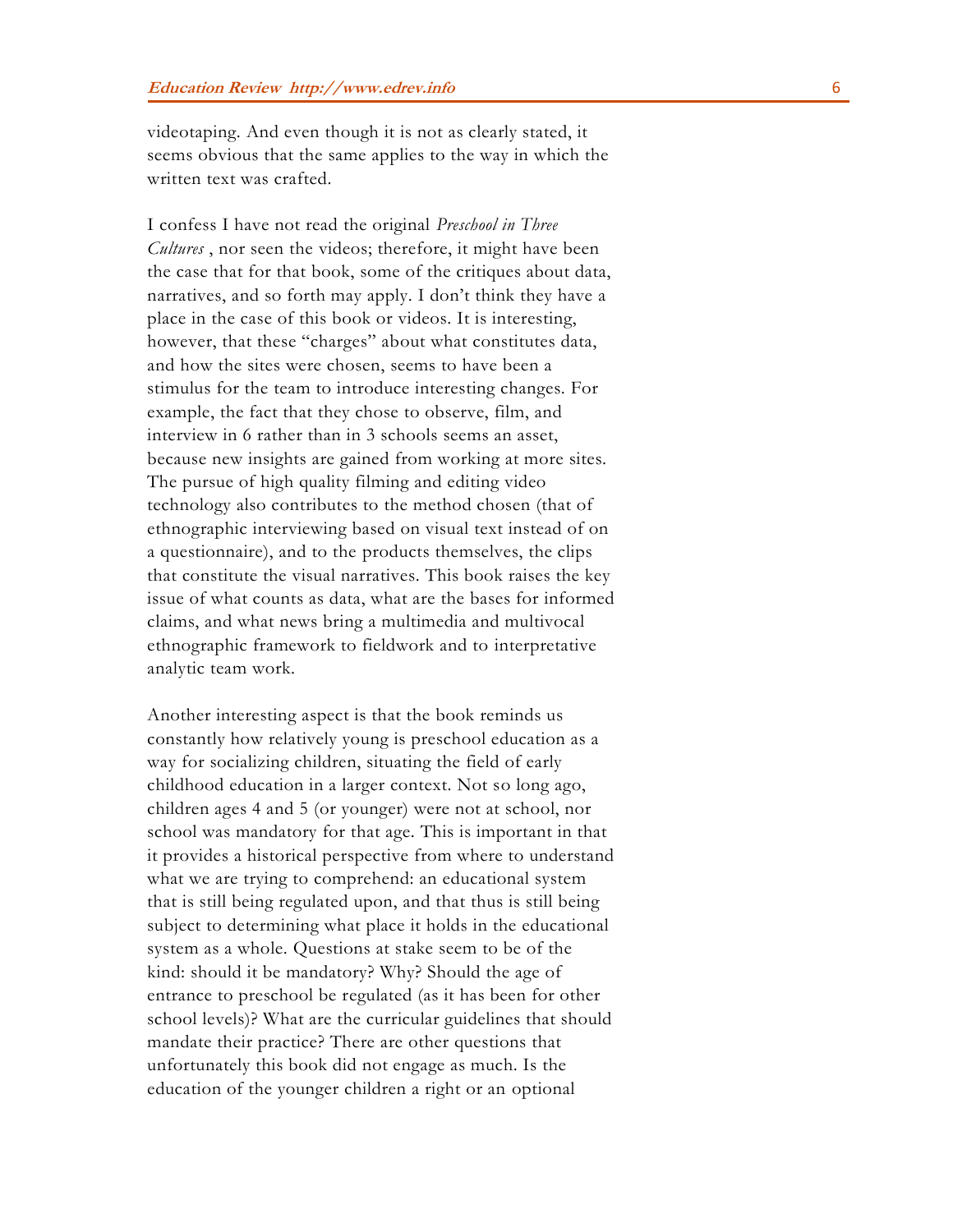service that some families choose to buy? (It would be interesting to know (and this information is not provided in the book) what percentage of the 0-6 years old is covered in each of the countries visited, and what percentage of those children who attend preschool go to private or to public schools.)

As a whole, the education of children 0 to 6 is still an arena where several different possibilities are available: along the book, examples are provided about these distinct possibilities. For example, about the period of the day in which these schools should function (including extended school hours, be those early in the morning or late in the afternoon); about ways in which the school settings provide for experiences that otherwise young children may not find available, such as the caring of younger siblings in Japan (due to the decreased birth rate); or situations in which the school provides for opportunities for children to interact with nature (see for example, the case of Madoka, Tokyo). Yet another interesting theme discussed throughout the book is that of whether educational ideas/systems can be exported (or imported) or whether their localness is always so strong that they prevail. The book presents examples of cultural contact across educational perspectives and how while educational practices are contextually bound, there are threads that weave their way throughout time. Indeed, some of these practices, such as whether or not to intervene when children carry out disputes or even physical contact, are discussed across cultures to show that there are traditional grounds on which educational practices are based.

Whether or not these grounds may be continually informed by what others (countries and cultures) do, some fundamental orientations remain. The specifics for each country in this respect are the core elements taken for the concluding chapter, one that you will surely enjoy, since the authors have done an excellent job at relating every day practices and their cultural rationale (as seen by direct participants and as informed by research analysis) with other historical and global elements that provide situated explanations for each of the nations visited and researched upon.